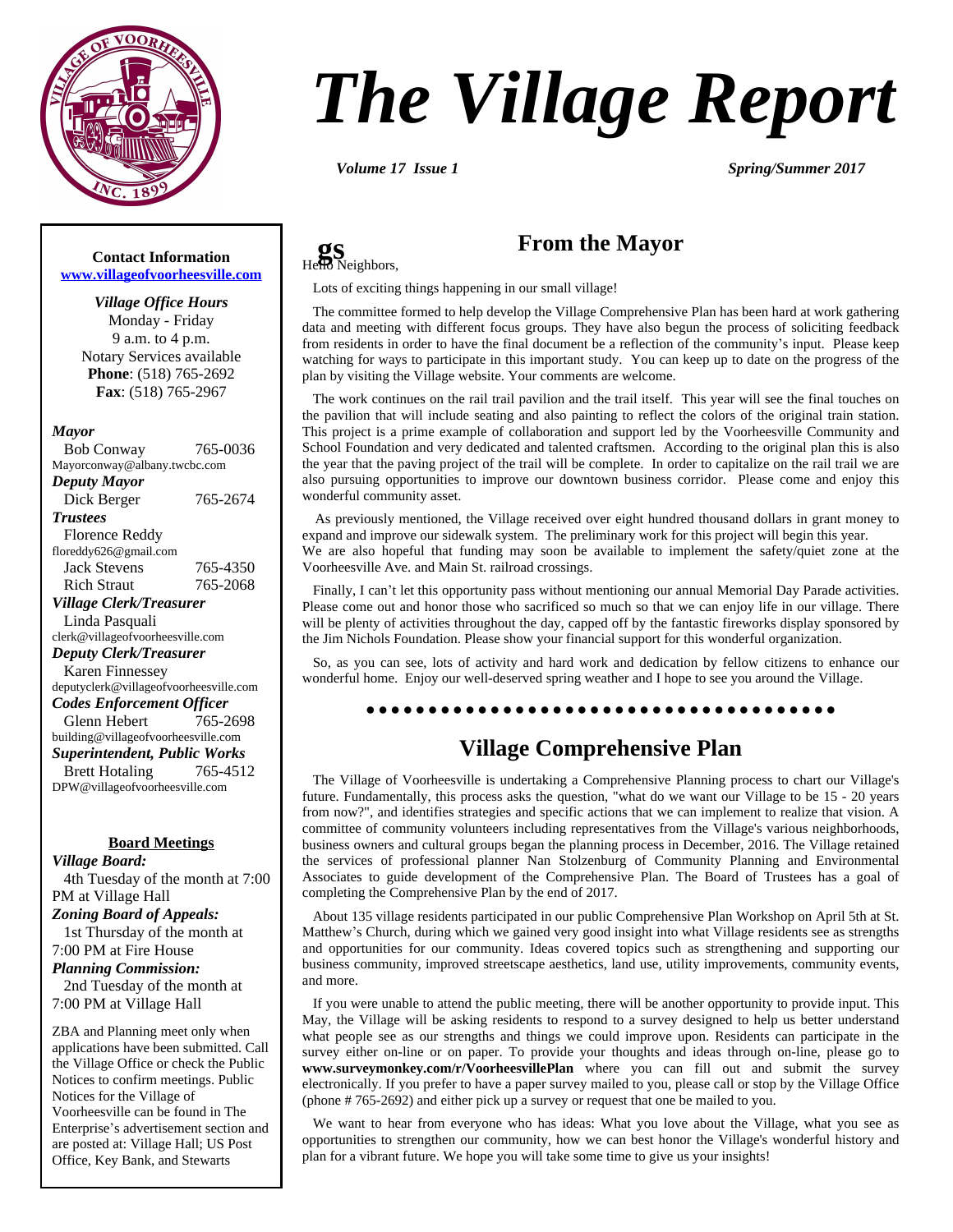## **The Internet Helps Keep You Informed**

[www.villageofvoorheesville.com](http://www.villageofvoorheesville.com) is the Village's website address and we have a Facebook page – The Village of Voorheesville. These are terrific tools to help keep you informed on what is happening in your Village. Additionally we have the NOTIFY ME system to which you can subscribe in order to receive emails or text messages (or both) about specific Village information and to receive this newsletter electronically.

Subscribing to NOTIFY ME is easy - log on to the website, click on the NOTIFY ME tab, and follow the instructions. Topics include (but are not limited to) water breaks, paving notices, public hearing notices, etc. Suggestions are always welcome.

For those not connected to the internet, an old-fashioned phone call to Village Hall will help you get the information you need.

To continue to receive a paper copy of the newsletters, please send in the request printed below, or give us a call at 765-2692.

| Please add my name and address to your mailing list for the Village newsletter<br>mailings.                    |
|----------------------------------------------------------------------------------------------------------------|
|                                                                                                                |
| Address: 2008 and 2008 and 2008 and 2008 and 2008 and 2008 and 2008 and 2008 and 2008 and 2008 and 2008 and 20 |
|                                                                                                                |
| Contact Phone Number:                                                                                          |
| <u>will begin at ixienois I alw, followed by the Kiwallis emidients faces, and other emidients</u>             |

activities

**12:15 PM** The 40<sup>th</sup> Annual Voorheesville15K (9.3 miles) Race begins – entry form available at Village Hall and on our website.

- **12:25 PM** The 39th Annual Voorheesville 3.2K (2 miles) Race & Fun Walk begins entry form available at Village Hall and on our website.
- **2:00 PM** Kiwanis Giffy's Chicken Bar-B-Q begins at Reilly & Son Funeral Home; dinners served until 6:00PM or SOLD OUT!

dark.

**6:00 PM** The Annual Village Party (fun for the whole family) will be held at the Voorheesville Fire House on Altamont Road. Thank you to Hannaford and the Voorheesville Road & Gun Club for their generous contributions towards this event. Come and enjoy live music featuring Joey Pucci and the American Longboards; food by the Volunteer Firemen; and fireworks at



 If your group or organization has not already received an invitation to march in the parade and you would like to do so, contact Jack at 861- 5086, or call the Legion Hall (after 4:00 PM) at 765-4712.

## **Whiz, Boom, Bang, Help Keep the Party Hopping!**

Fireworks for the Memorial Day festivities are possible through the generous donations of individuals, civic groups, and businesses. The Jim

Nichols Foundation commits each year to ensuring the show will go on regardless of fund raising results. Please consider making a donation at Village Hall. 100% of donations are used for fireworks or, if donations surpass expenses remaining funds go to support graduating Voorheesville students with college scholarships. Thank you for your generous support!

## **DPW Notes**

Spring is a busy time for your Village DPW as they work to get the Village in shape after winter wear and tear. Your help with the following items is appreciated.

 Loose debris must be in brown biodegradable bags and placed at the curb for pick-up. We require bagging at this time of year because of an increase in stones and rock and larger debris that can damage our chipper.

 Brush should be placed in piles at the curb (do not block sidewalks or place on roadway) with the cut side facing the street. REMINDER: If you hire a contractor to cut your limbs or a tree, the contractor is responsible for hauling away the debris.

 Moveable basketball hoops are an obstacle if placed in, or along the side of, any street or cul de sac. These hoops make it difficult to maneuver DPW equipment, emergency vehicles and the garbage/recycling trucks.

Be advised that DPW is aware that the season's snowplowing has caused damage to some lawns. Repair of these areas are on the schedule for the crew and will be taken care of as time allows.

A reminder that it may be necessary to impose water restrictions this summer. If so, we will post the restriction on the Village bulletin board located on the corner of Maple Avenue and Pine Street, as well as on our website, Facebook and the NOTIFY ME system

As always, if you need to contact the Public Works Department we can be reached at 765-4512 Monday through Friday from 7:00 AM to 3:30 PM or by email at [DPW@villageofvoorheeville.com](mailto:DPW@villageofvoorheeville.com)

#### . . . . . . . . . . . . . *.*

## **Household Hazardous Waste Collection**

The annual Household Hazardous Waste collection day will be held on Saturday, May 20th from 8:00am until 12 Noon at the Town of New Scotland highway garage, 2869 New Scotland Road.

Preregistration is required; registration coupons (and a list of acceptable items) are available at Village Hall.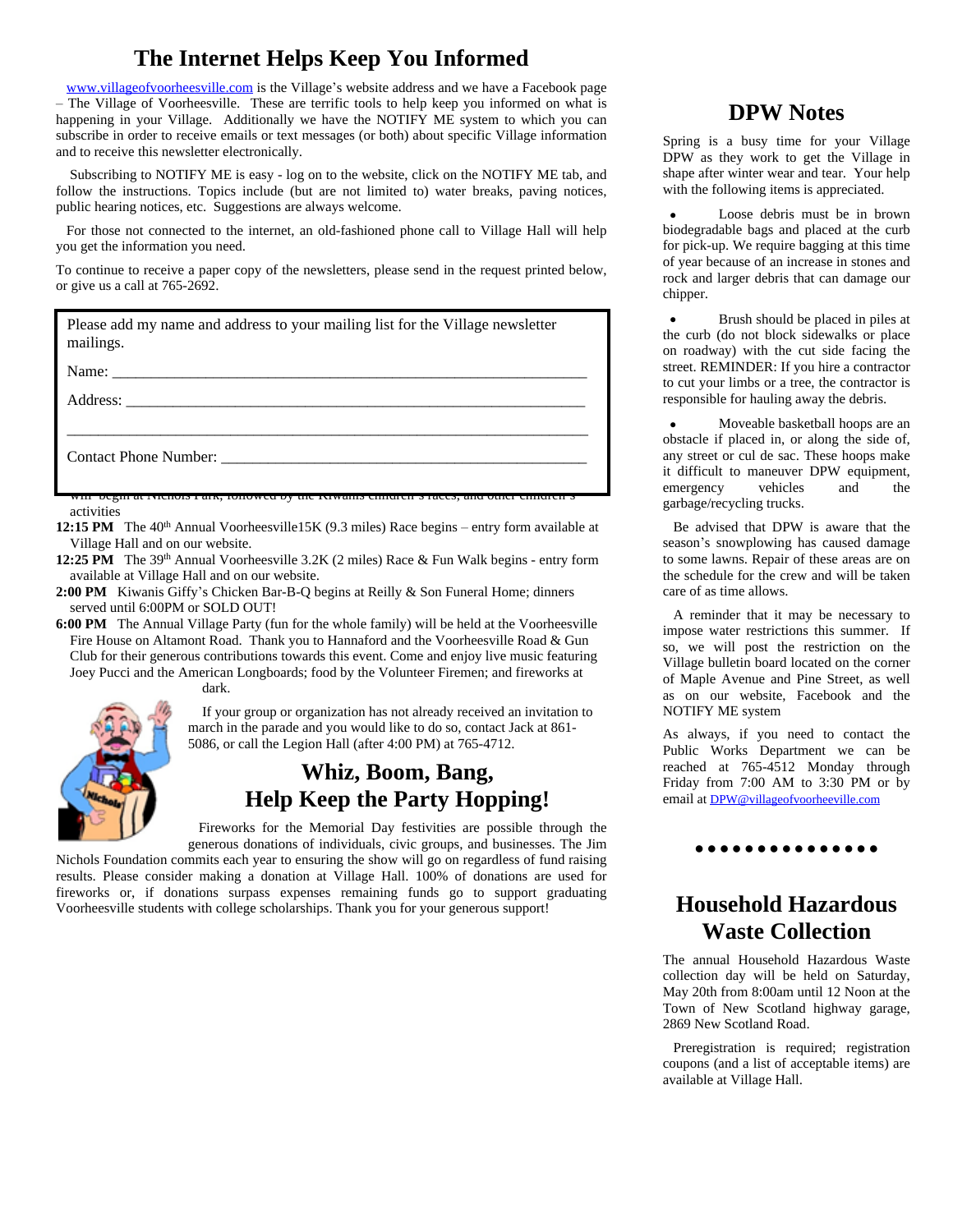## **FREE SHREDDING EVENT! SATURDAY, APRIL 29TH 9 AM – NOON From the Building VOORHEESWILLE FIRE HOUSE**

Open to Town of New Scotland & Village of Voorheesville **Residents** As pero The NY New State Of Braperty Maintenance Code, unlicensed vehicles are not to be parked in your driveway. The law tates:

<mark>302.8 MGH/YOVERUIQ</mark>ated taxeS<sub>pr</sub>tilG&d or in **paper documents, cheeks** ve or inlieenvelopes, file holders land bankd, kept or **statements**:yFastemers, and no ehislapehall in sarstaples barid rubber of najor disassembly disrepair able. in the Paintin**g o<sub>f</sub> mornities call A75r038510** unless onducted inside aneappibyed spray booth. **[tcampana@townofnewscotland.com](mailto:tcampana@townofnewscotland.com)**<br>The Village follows the uniform code of process of being stripped or dismantled.

NYS. Please take note.

## **Stormwater Tip**

. . . . . . . . . . . . . . .

In keeping with the Village's MCM (minimum control measure) of our Stormwater Management Program Plan, (SWMPP) it is recommended that when washing cars at your home residents should try to wash their vehicles on the grass, as this will help contain sediments on the grass and allow for the wash water to filter into the ground before going to the storm drain.

The Federal Stormwater management laws help to keep our waterways clean.

## **Annual Village Billings**

Annual Village property tax, water and sewer bills will be mailed out on June 1. Carefully check your envelope when it arrives; **tax bills** are **white**; **water bills** are **blue**; and **sewer bills** are **yellow. Please** contact Village Hall as soon as possible if an expected bill is missing.

Please report any changes to your mailing address to help us keep our records up to date. As per NYS law, failure to receive a bill does not excuse timely payment – *late penalties cannot be waived.* Timely payments of property taxes and user fees are the responsibility of the property owner. Village tax bills are due June 30th, water and the 1<sup>st</sup> quarter sewer payments are due July 31st .

If your mortgage has an escrow account and you receive your tax bill by mail, you should forward this bill to your mortgage holder as soon as possible. If you no longer have your tax payments held in escrow, contact Village Hall to let us know so we can change our records to have the tax bill sent directly to you.

The Village is currently reviewing several new financial software packages that will allow us to begin accepting payments via the internet. Unfortunately, we will not have made a purchase in time to utilize it with this year's billing but we wanted to let you know that we are moving forward with this option, as has been requested by some residents in the past.

#### 

## **Update to Water Rates**

Beginning with the Jun<sup>gt</sup> water bill the minimum rate and usage allowance will change. The new rate will be \$200 for the first 20,000 gallons used. Increases were also made to the rates for overage but these will not take effect until the 2018 billing cycle. For your information these rates will be: \$3.25 for usage over 20,000 gallons up to 70,000 gallons, \$3.50 for 70,001 to 145,000 gallons, \$3.75 for 145,001 to 220,000 gallons, \$4.00 for 220,001 to 370,000 gallons, and \$4.50 for 295,001 to 445,000 gallons.

The Village has hired a "leak detection service" that will help identify breaks in our water lines so repairs can take place before major breaks occur. As always, the Village water is tested daily and in compliance with all NYS Department of Health regulations.

#### 

#### **Summer Youth Recreation Program July 5 – August 10, 2017 at Nichols Park**

This year's program will be held on Tuesdays, Wednesdx and Thursdays from 9:00 am until 12 noon. Millette Smith will once again lead the program, which will combine arts and crafts and games. The participation fee of \$45/child for Village residents, \$60 for non-residents remains the same as for previous years for the 6-week program. Registration forms will be sent home through the elementary school and will also be available at Village Hall or on the website.

####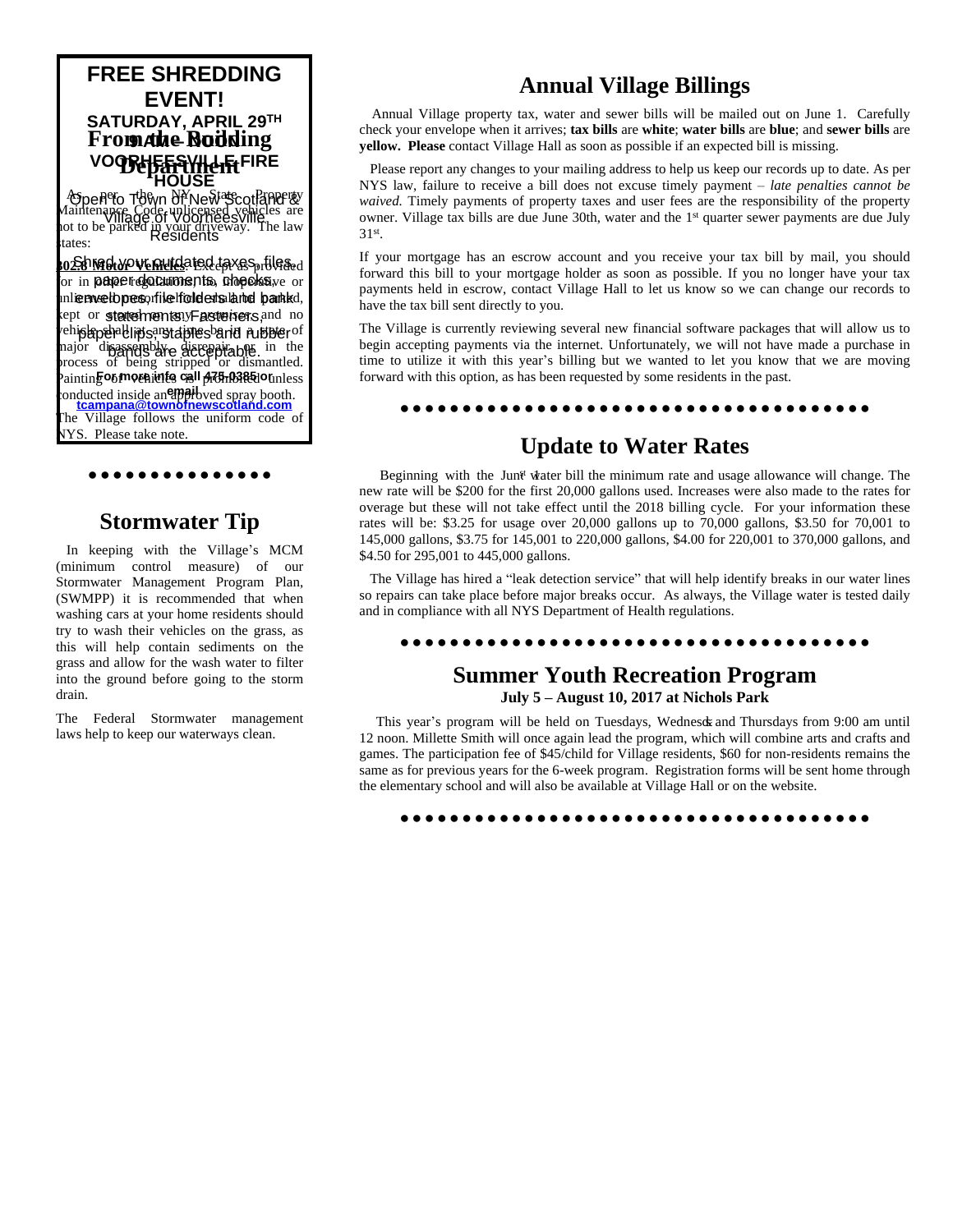## **Bicycle Block Party Sunday, June 4th 12- 3pm**

Planning for Voorheesville Family Bicycling Day 2017 is in full swing! This year we will have a true bicycle block party complete with music, food, fire trucks, a bounce house, a BMX demonstration and more! All on a closed bicycle loop!

This event is co-sponsored by the Voorheesville Community and School Foundation in partnership with the Village, the Albany County Sheriff's Dept., Voorheesville Public Library and the Voorheesville PTA.

Please save the date for Sunday, June 4th from noon until 3PM! Learn more about the event at

[www.vvillebicycling.com](http://www.vvillebicycling.com).